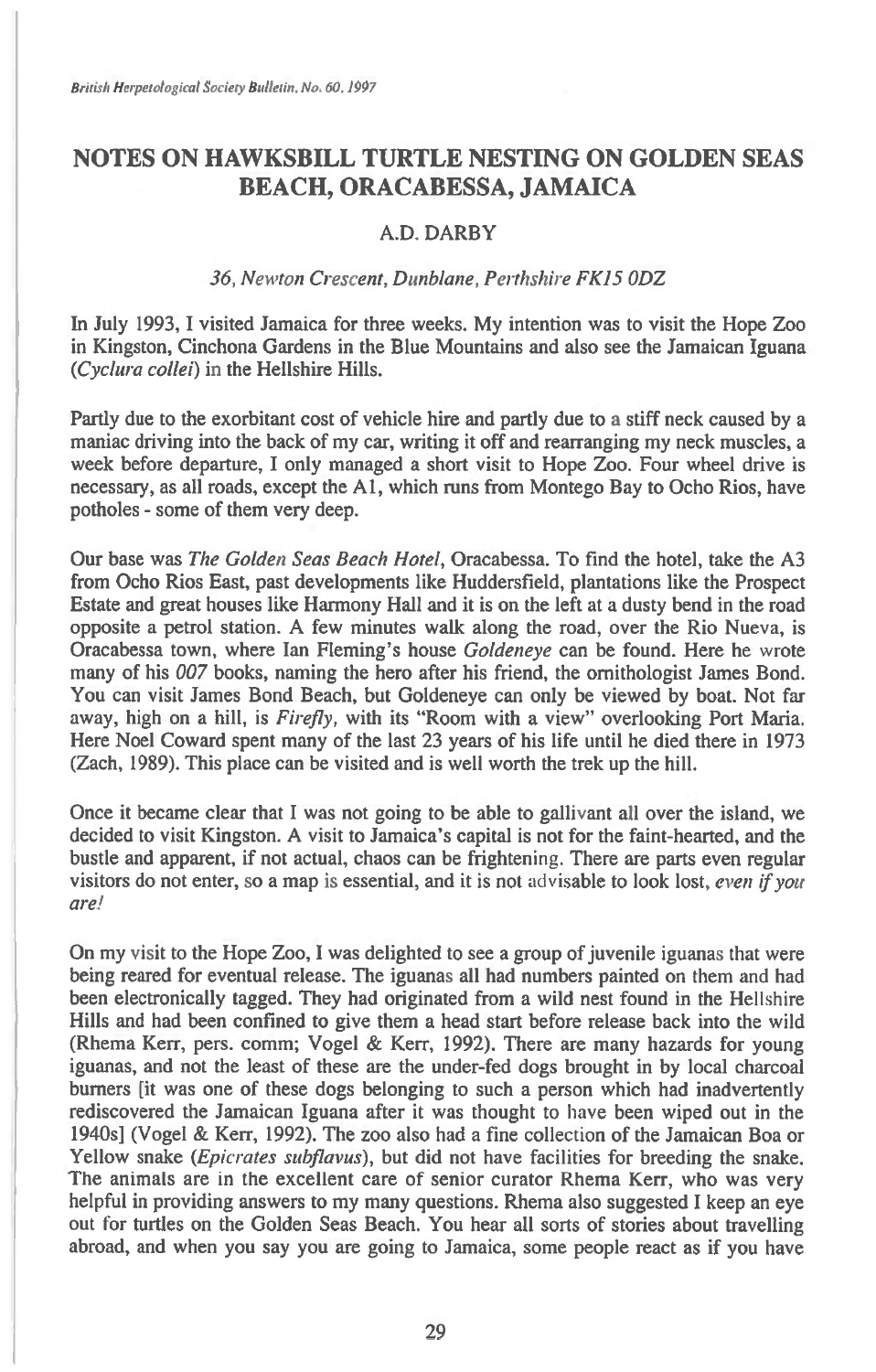**booked a one-way ticket to the end of the world! To be honest, I always take other people's stories, good and bad, with a large helping of salt, after all, a good friend told me they had flown home, at extra cost, 5 days** early on a **fortnight's break to Jamaica because they "had done everything"! Jamaica can be nerve-racking, especially if you are driving through Kingston, but, generally, the locals are very friendly. They can be**  extremely **helpful if you are lost, although some of the directions can confuse. On our way back from Hope Zoo we decided to visit** World's End Distillery, **home of Dr Ian Sangster's liqueur factory. We were told to drive to Gordon Town and ask for directions. This we did and were told to "follow de road straight". Ten miles, thirty minutes and a hundred bends later the place was found -** closed, **although a very helpful employee did open up for us and we had a nice tasting session, coming away in, and with some, wonderful spirits!** 

**The journey back from Kingston in the dark, by a "short cut", actually took an hour longer than the other route because the road must have had 90% of Jamaica's pot holes in it! This did not do my neck much good, so, apart from the organised trips, most of the holiday was spent at Oracabessa. This meant plenty of time exploring** the local area, and, especially, the Golden Seas Beach. I did find plenty of *Anolis lineatopus* in and around **the hotel and one** Typhlops jamaicensis under a stone across the road. **I only** saw one Anolis garmani, **and that was at the University Marine Station at Discovery Bay.** 

During the first week the weather was very hot and the sea very calm. One night a plague of **flying termites appeared and covered the patio and our room with discarded wings. Ants had removed all trace of any termites which failed to survive their wedding night by the next morning. A few days into the holiday.** I found a set **of turtle tracks on the beach. They ended in what must have been a nest, but the turtle had not gone far up the beach due to a large washed up log barring** its way. Hawksbill (Eretmochelys imbricata) **turtles usually nest at the back of beaches, often under vegetation, but this one was out in the open. I quickly covered the tracks as I was not sure whether turtle eggs were safe or not. I know turtle eggs are eaten on the south coast and large numbers of turtle shells are illegally exported (Grohall & Jones, 1992), so it** was **better to be safe. I thought the nest was high enough up the beach as there were some small almond tree** (Terminalia catappa) **seedlings between it and the sea.** 

**Grohall & Jones** (1992) state that "there are seven **species of turtle found in Caribbean waters. These are the Green Turtle** *(Chelonia inyda.\$),* **the Loggerhead** *(Caretta caretta),*  **the Olive Ridley** *(Lepidochelys olivacea),* the Hawksbill *(Eretmochelys imbricata)* **and**  the Leatherback (Dermochelys coriacea). The most frequently observed nesting on Jamaican beaches is the Hawksbill, followed by the Loggerhead with less than half the number of nesting events, followed by the Green with even fewer nestings." I had **not seen the turtle, but it was most likely to be a Hawksbill. Bustard (1972) states "In this species, nesting is more diffuse than in most other species both seasonally and geographically with the result that a substantial proportion of the natural egg production is not molested."** 

**Also during the first week preparations for Jamaican Independence Day took place. Golden Seas Beach extended beyond the Golden Seas Beach Hotel, and most of it was accessible to the locals. The public area was backed by a steep wooded slope with some fine houses perched some way up. Part of the beach had been developed into a garden**  with tropical flowers visited by Doctor birds (streamer-tailed humming birds - *Trochilus* polytmus) **and butterflies during the day and by bats (large moths!) and rat bats (bats!) at**  night. **Peeny Wallies and Blinkies (luminous click beetles and fireflies) could also be**  seen flying along the beach at night. Some of the bigger fireflies flew very fast, and were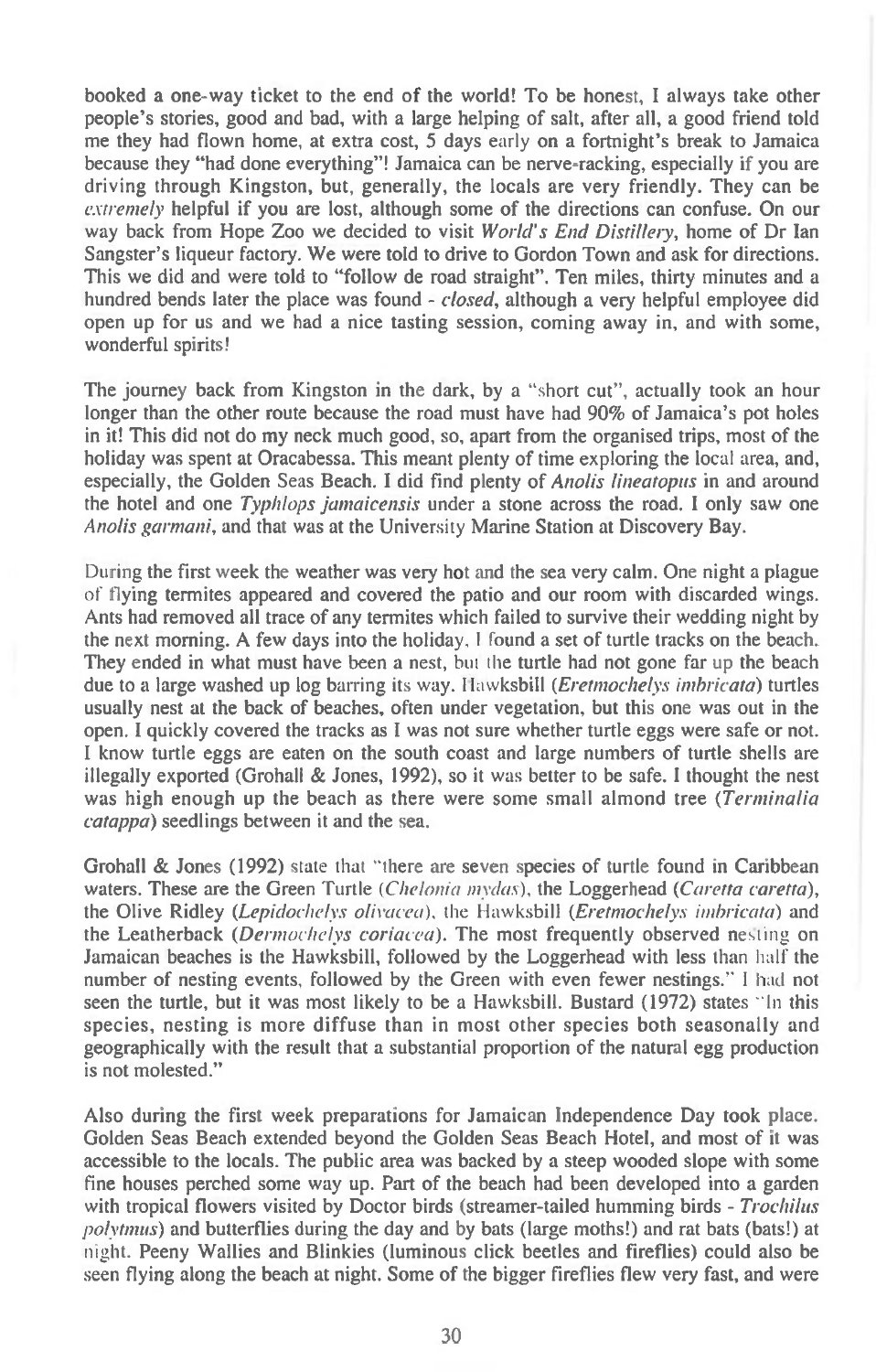seen to great effect when returning from the Blue Mountains, in the dark, through Fern Gully, a picturesque wooded valley leading down to Ocho Rios on Jamaica's north coast. Near the beach garden a large tree had crashed down the sheer face of the cliff backing the beach, from the road above. Here it lay, a tangle of branches, covering a large part of the back of the beach. As independence day approached, a lone Jamaican began to tidy up the beach, sweeping up almond seeds, leaves and all sorts of flotsam into neat piles. One by one the piles were either burned or removed to the back of the beach, until the beach was clear. The fallen tree was set alight, but the burned remains were just left. The far part of the beach by the turtle's nest was not disturbed. Independence Day was a holiday; everybody was on the beach and Reggae music boomed out. The source of the music was Oracabessa town nearly 3 miles away! The bank of loud speakers was bigger than some of the houses there! The day following the local holiday the weather turned for the worse and it rained for a day and a half. Then the weather cleared but the sea became rough and the beach became covered in dead leaves, which must have been washed down the nearby river. During this time the sea reached my turtle nest, and over the next week the almond seedlings on the beach died. Relating this in a telephone conversation with Rhema Kerr later in the week, she said the eggs would not hatch. Bustard (1972) states that both the salt and saturation with water kills eggs of turtles. The rough weather also dumped, or exposed, large numbers of flint pebbles on the beach in front of the hotel. These were removed by beach boys with rakes, shovels, and wheelbarrows and dumped at the back of the beach at each end of the hotel. This process was reducing the area above the high tide mark and rendering this area of the beach useless for turtle nesting. This had been going on for years, judging by the volume of pebbles along the back of the beach! There was now more area covered by dumped pebbles than exposed beach. In front of the hotel, a wall prevented any turtle nesting and at the far end, about 500 yards from the hotel, the wooded slope came down to the sea, with no dry exposed sand.

Bustard (1972) states, "the Hawksbill nests very rapidly", and Grohall & Jones (1992) indicate that turtles return almost fortnightly to nest, so after I had first seen the tracks in the sand I had a nightly walk along the beach with a torch to see if any turtles returned to the beach, or if any nests hatched. No turtles were seen until two days before departure, then, at around midnight, a Hawksbill turtle was found. She had dug a hole at the bottom of the woody slope under an almond tree and, from the tracks she had left, it was clear she had come up the beach to the back, followed the curve of the cliff in a clockwise direction and was now facing the sea. I rushed back for my video and still cameras and filmed her laying eggs using torch light. I was careful not to shine the light in her face, and she completed her egg laying. So as not to disturb her with my flash gun, I refrained from using the still camera until she had started her journey back to the sea. Her care in covering the nest was very thorough and she was fully two metres from the nest before she stopped arranging the sand, then a slight pause and she started down the beach. I knew the batteries in the flash gun were low, but I had not taken her speed into consideration. I only managed three shots before she vanished under the waves.

The next day I visited the spot, only to find sets of human foot prints right over the nest. The nest did not appear to have been disturbed, but there were turtle eggshells in the sand. I met a local who said, "a turtle visit de beach and dig up another nest", and I suppose that is what had happened. There are some white objects in one of my photos and these could be eggs? I could not see anything in the dark, and did not think to check with the torch. With space at a premium, especially on such a small, and ever-shrinking, beach it is little wonder that nest sites coincide. A brief check of the beach revealed four other sets of turtle tracks. One at the far end where there was no suitable sand above the high tide mark and two in front of the dumped stones, again just above the high tide